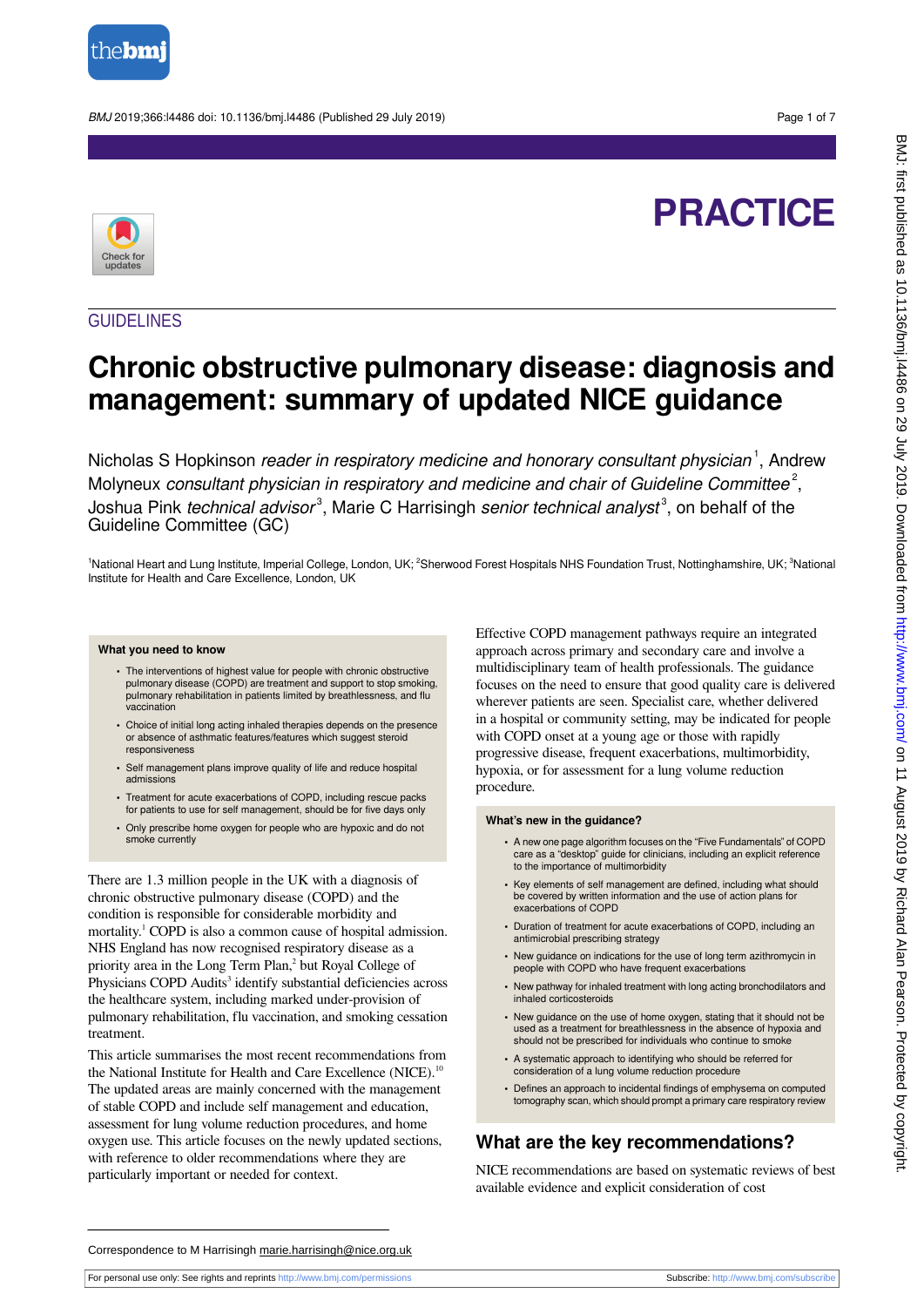effectiveness. When minimal evidence is available,

recommendations are based on the guideline development group's experience and opinion of what constitutes good practice. Recommendations reproduced exactly are shown by bullet points with information about the source and quality of evidence in italics in square brackets. The older recommendations do not have quality of evidence statements because different criteria were used to judge quality at that time. The rest of the text provides useful additional information or summarises recommendations to save space. **Diagnosis** The guideline still recommends considering a possible diagnosis of COPD in anyone with breathlessness, cough, or chronic

sputum production, with risk factors including a history of tobacco smoking or work in an occupation with exposure to dust, fumes, or chemicals. Diagnosis depends on the presence of airflow obstruction which is not reversible, measured using spirometry. A  $FEV<sub>1</sub>/FVC$  ratio of <0.7 is usually taken to indicate airflow obstruction, though this fixed level may overdiagnose older people and underdiagnose younger people, so correlation with other clinical symptoms and signs is important.

<span id="page-1-0"></span>The use of composite scores to guide prognosis in COPD is no longer recommended. Instead, consider individual risk factors that influence long term prognosis  $(box 1)$ .

#### **Box 1: Factors associated with prognosis in COPD**

- FFV
- **•** Smoking status
- **•** Breathlessness (MRC scale)
- **•** Chronic hypoxia and/or cor pulmonale
- **•** Low BMI
- **•** Severity and frequency of exacerbations
- **•** Hospital admissions
- **•** Symptom burden (for example, COPD assessment test (CAT) score)
- **•** Exercise capacity (for example, 6 minute walk test)
- **•** Carbon monoxide gas transfer (TLco)
- **•** Meeting criteria for long term oxygen therapy and/or home non-invasive ventilation
- **•** Multimorbidity
- **•** Frailty

Incidental findings of lung abnormalities on imaging are an increasingly common way for people with COPD to present. New recommendations suggest that these findings should prompt a primary care respiratory review to identify the presence of symptoms, perform spirometry, and offer treatment and support to stop smoking where appropriate.

#### **Fundamentals of COPD care**

As part of the update process a new algorithm was developed that covered non-pharmacological management of COPD and the use of inhaled therapies (fig 1). As part of this process, the most important interventions or treatments were identified and grouped as the "five fundamentals" of COPD care, based on their high value in terms of clinical and cost effectiveness<sup>4</sup> [\(box](#page-1-1) [2](#page-1-1)).

#### <span id="page-1-1"></span>**Box 2: The five fundamentals of COPD care**

- **•** Offer treatment and support to stop smoking
- **•** Offer pneumococcal and flu vaccinations
- **•** Offer pulmonary rehabilitation if indicated
- **•** Co-develop a personalised self management plan
- **•** Optimise treatment for comorbidities

Consider these items at each review and deliver for all patients if relevant

#### **Patient education and self management**

The new guideline stresses the importance of providing information about COPD at multiple points ([box 3](#page-1-2)). Pulmonary rehabilitation programmes, which should be offered to all patients with COPD who are limited by breathlessness, are an important way of delivering help to enable patients to understand how to manage their condition.

#### <span id="page-1-2"></span>**Box 3: COPD patient information**

At diagnosis and at each review appointment, offer people with COPD and their family members or carers (as appropriate)

- **•** written information about their condition
- **•** opportunities for discussion with a healthcare professional who has experience in caring for people with COPD.

Written information should meet the NHS accessible information standard (eg, British Lung Foundation COPD materials https://www.blf.org.uk/supportfor-you/copd).

#### **Minimum required information**

- **•** an explanation of COPD and its symptoms
- **•** advice on quitting smoking (if relevant) and how this will help with the person's COPD
- **•** advice on avoiding passive smoke exposure
- **•** managing breathlessness
- **•** physical activity and pulmonary rehabilitation
- **•** medicines, including inhaler technique and the importance of adherence
- **•** vaccinations
- **•** identifying and managing exacerbations
- **•** details of local and national organisations and online resources that can provide more information and support
- **•** how COPD will affect other long term conditions that are common in people with COPD (for example hypertension, heart disease, anxiety, depression, and musculoskeletal problems).

Evidence shows that self management plans, particularly when they include an exacerbation action plan, improve quality of life and reduce hospital admissions. Self management should include an individualised exacerbation action plan for any patient who is at risk of exacerbations with short (five day) courses of oral corticosteroids and oral antibiotics.

- **•**Offer people a short course of oral corticosteroids and a short course of oral antibiotics to keep at home as part of their exacerbation action plan if
	- **–** they have had an exacerbation within the last year, and remain at risk of exacerbations
	- **–** they understand and are confident about when and how to take these medicines, and the associated benefits and harms
	- **–** they know to tell their healthcare professional when they have used the medicines, and to ask for replacements. *[Based on very low to high quality evidence from randomised controlled trials and directly applicable health economic evidence]*
- **•**For acute exacerbations of COPD, prescribe a five day course of oral antibiotics (if indicated) and a five day course of 30 mg oral prednisolone. Consult the COPD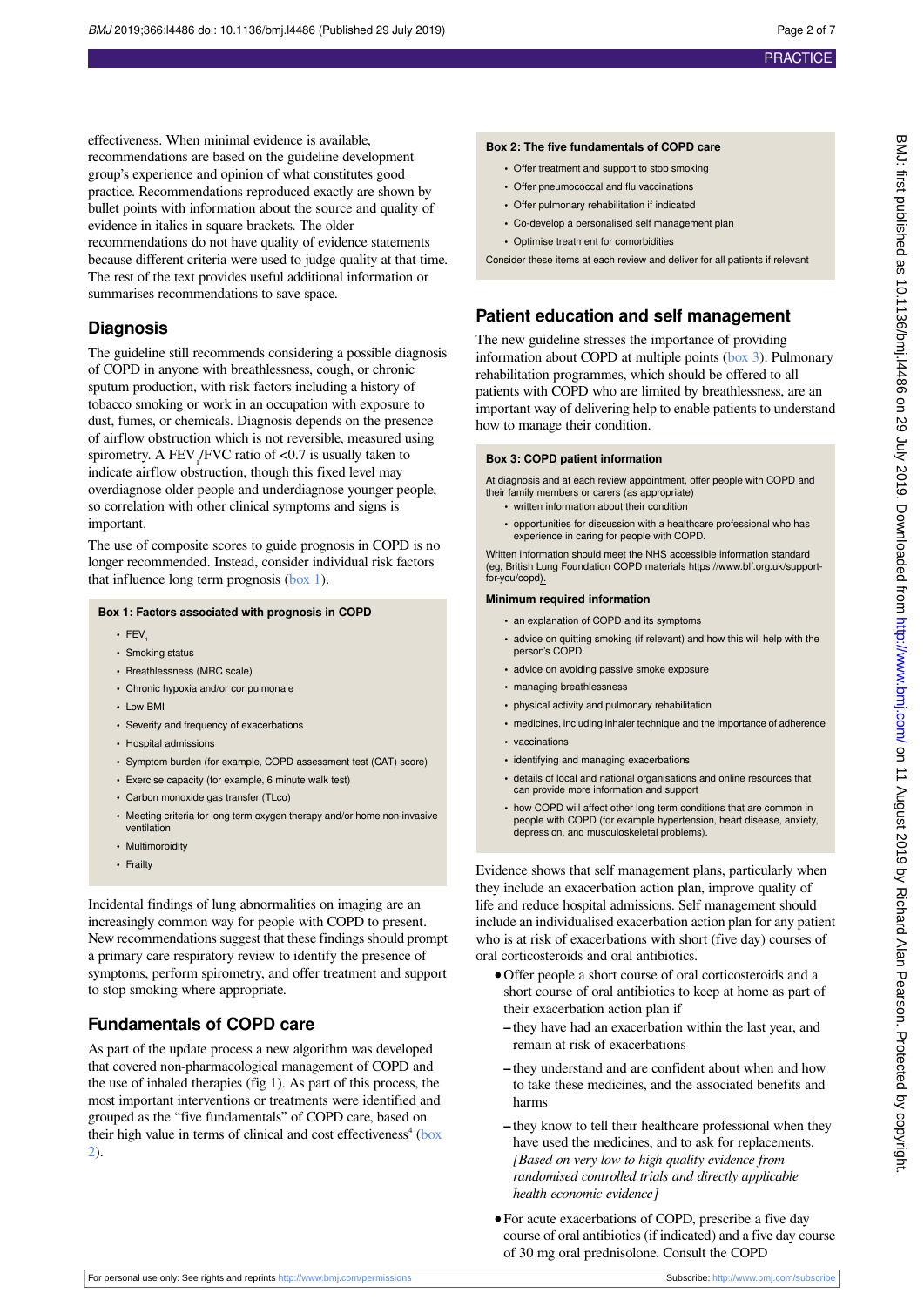antimicrobial prescribing guideline for factors to consider before prescribing antibiotics ([box 4](#page-2-0)).

- **•**At all review appointments, discuss corticosteroid and antibiotic use with people who keep these medicines at home, to check that they still understand how to use them. For people who have used three or more courses of oral corticosteroids and/or oral antibiotics in the last year, investigate the possible reasons for this. *[Based on the experience and opinion of the Guideline Committee (GC)]*
- **•**Ask people with COPD if they experience breathlessness they find frightening. If they do, consider including a cognitive behavioural component in their self management plan to help them manage anxiety and cope with breathlessness. *[Based on low to high quality evidence from randomised controlled trials]*
- **•**If people have excessive sputum, they should be taught: **–** how to use positive expiratory pressure devices
- **–** active cycle of breathing techniques. *[Carried over unchanged from 2004 guideline]*
- **•**For people at risk of hospitalisation, explain to them and their family members or carers (as appropriate) what to expect if this happens (including non-invasive ventilation and discussions on future treatment preferences, ceilings of care, and resuscitation). *[Based on the experience and opinion of the GC]*

## <span id="page-2-0"></span>**Box 4: Summary of related guidance on the treatment of acute exacerbations of COPD**

Presented in Chronic obstructive pulmonary disease (acute exacerbation): antimicrobial prescribing guideline NG114 (https://www.nice.org.uk/guidance/ NG114)

Important points:

- **•** Many exacerbations (including some severe exacerbations) are not caused by bacterial infections so will not respond to antibiotics
- **•** Consider prescribing an antibiotic only after taking into account: **–** the severity of symptoms, particularly sputum colour changes and increases in sputum volume or thickness beyond the person's normal day-to-day variation
- **–** whether the person needs to go into hospital for treatment; previous exacerbation and hospital admission history, and the risk of developing complications
- **–** previous sputum culture and susceptibility results; and the risk of antimicrobial resistance with repeated courses of antibiotics
- **•** Give oral antibiotics first line if the person can take oral medicines, and the severity of their exacerbation does not require intravenous antibiotics (see table 1 in guideline for choice of antibiotic, dose, and course length)
- **•** Refer people to hospital if they have any signs or symptoms suggesting a more serious illness or condition such as cardiorespiratory failure or sepsis.

## **Identifying and managing anxiety and depression**

Be alert for anxiety and depression in people with COPD. Consider whether people have anxiety or depression, particularly if they:

- **•**have severe breathlessness
- **•**are hypoxic
- have been seen at or admitted to a hospital with an exacerbation of COPD. *[Carried over from 2004 guideline with addition of anxiety to recommendation, based on the experience and opinion of the GC]*

## **Telehealth monitoring in COPD**

**•**Do not offer routine telehealth monitoring of physiological status as part of management for stable COPD. *[Based on low to high quality evidence from randomised controlled trials and directly applicable health economic evidence]* Telehealth monitoring does not improve quality of life or reduce hospitalisations but does lead to higher costs.

#### **Inhaled therapies (see figure – algorithm)**

- **•**Only prescribe inhalers after people have been trained to use them and can demonstrate satisfactory technique. *[Carried over unchanged from 2004 guideline]*
- **•**People with COPD should have their ability to use an inhaler regularly assessed and corrected if necessary by a healthcare professional competent to do so. *[Carried over unchanged from 2004 guideline]*
- **•**Use short acting bronchodilators, as necessary, as the initial empirical treatment to relieve breathlessness and exercise limitation. *[Carried over unchanged from 2004 guideline]*

Long acting inhaled therapies are intended to improve day-to-day symptoms and reduce exacerbation risk. Before starting a long acting inhaled therapy, consider whether non-pharmacological COPD management has been optimised and vaccinations offered, if the person has been offered treatment for tobacco dependence if they smoke, and if they remain breathless or have exacerbations despite using a short acting bronchodilator. In addition, examine whether the person's day-to-day symptoms or acute episodes of worsening symptoms are caused by COPD and not by another physical or mental health condition. In particular, cardiac comorbidities, which may also cause breathlessness, are common and often underdiagnosed and undertreated in people with COPD.<sup>56</sup>

If the person with COPD remains breathless or has exacerbations despite the above, then offer long acting anti-muscarinic (LAMA)+a long acting  $\beta_2$  agonist (LABA) if they do not have asthmatic features or features suggesting steroid responsiveness (see below). A combination of LAMA+LABA is the most effective inhaled therapy. LAMA alone is superior to LABA alone, but economic modelling confirms that an initial combination dual bronchodilation strategy is superior to starting one agent and then adding another subsequently. The guideline recommends clinicians should minimise the number of inhalers and the number of different types of inhaler used by each person as far as possible.

People with a diagnosis of asthma and COPD should receive inhaled corticosteroids (ICS) and appropriate additional asthma therapies according to the NICE asthma guideline.<sup>11</sup>

The guidelines acknowledge the difficulty of precisely delineating asthma from COPD in some individuals and the fact that this type of patient has in general been excluded from trials of inhaled therapy in COPD.

The following are defined as "asthmatic features/features suggesting steroid responsiveness":

- **•**any previous, secure diagnosis of asthma or of atopy
- **•**a higher blood eosinophil count
- substantial variation in FEV<sub>1</sub> over time (at least 400 mL) or
- **•**substantial diurnal variation in peak expiratory flow (at least 20%).

"Higher" eosinophil count has been chosen deliberately, rather than specifying a particular value. Firstly, although evidence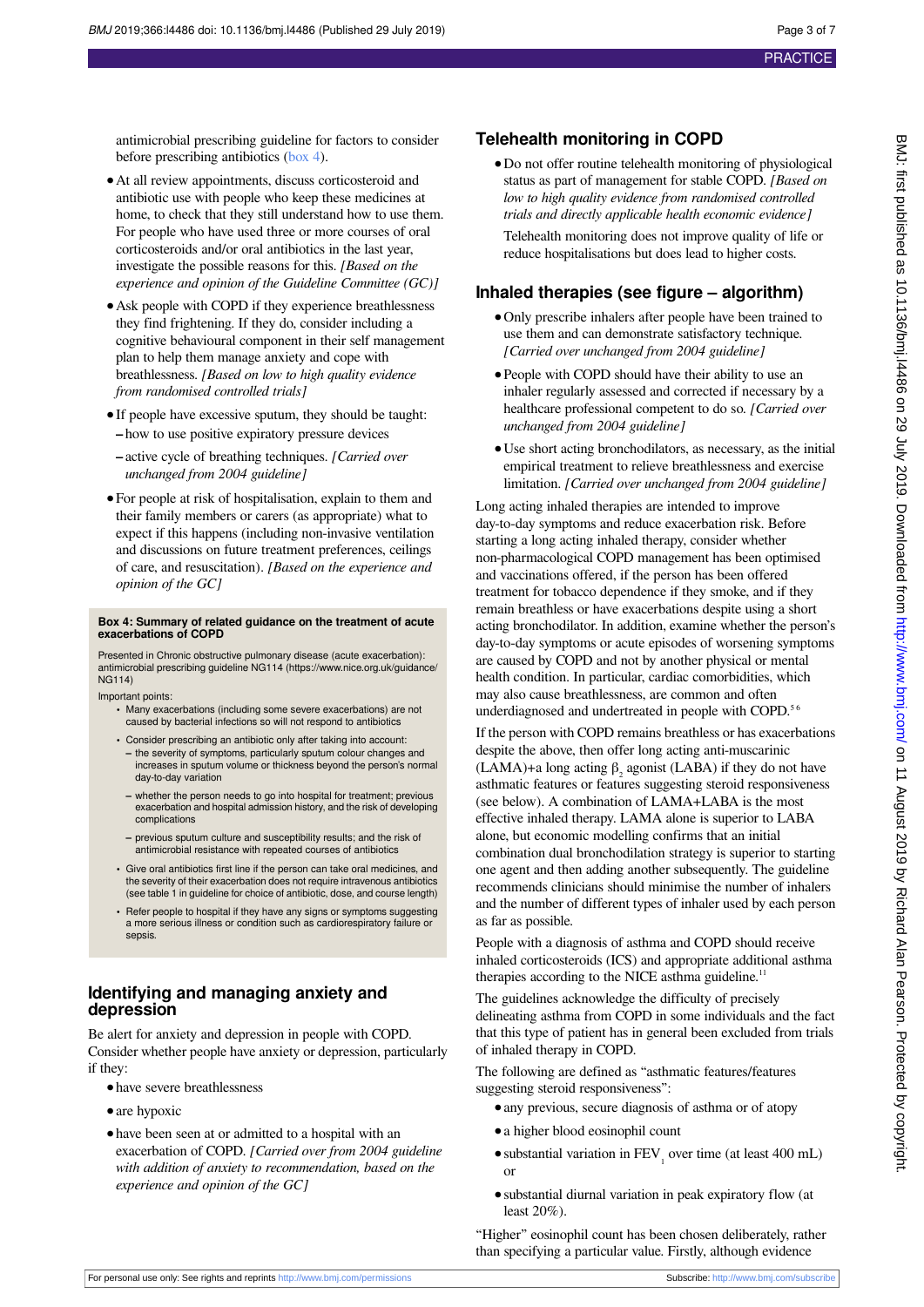suggests a link between eosinophil count and steroid responsiveness, it is not yet clear what the precise threshold should be or on how many occasions or over what time period it should be elevated. Secondly, the term "higher" reflects the fact that the likely threshold is within the normal range of eosinophil counts, but in the upper range.

If asthmatic features or features suggesting steroid responsiveness are present, consider a LABA/ICS inhaler instead of LAMA/LABA as initial long acting inhaled therapy.

Before starting LAMA+LABA+ICS, conduct a clinical review as discussed above.

- **•**For people with COPD who are taking LABA+ICS, offer LAMA+LABA+ICS if
- **–** their day-to-day symptoms continue to adversely affect their quality of life **or**
- **–** they have a severe exacerbation (requiring hospitalisation) **or**
- **–** they have two moderate exacerbations within a year. *[Based on very low to high quality evidence from randomised controlled trials and health economic modelling]*
- **•**For people with COPD who are taking LAMA+LABA, consider LAMA+LABA+ICS if
- **–** they have a severe exacerbation (requiring hospitalisation) **or**
- **–** they have two moderate exacerbations within a year. *[Based on low to high quality evidence from randomised controlled trials and health economic modelling]*
- **•**For people with COPD who are taking LAMA+LABA and whose day-to-day symptoms adversely affect their quality of life:
- **–** consider a trial of LAMA+LABA+ICS, lasting for three months only
- **–** after three months, conduct a clinical review to establish whether or not LAMA+LABA+ICS has improved their symptoms:
	- **♦**If symptoms have not improved, stop LAMA+LABA+ICS and switch back to LAMA+LABA
	- **♦**If symptoms have improved, continue with LAMA+LABA+ICS. *[Based on low to high quality evidence from randomised controlled trials, health economic modelling and the experience and opinion of the GC]*
	- **♦**Document the reason for continuing ICS use in clinical records and review at least annually. *[Based on the experience and opinion of the GC]*
- **–**Be aware of, and be prepared to discuss with the person, the risk of side effects (including pneumonia) in people who take inhaled corticosteroids for COPD. *[Carried over from 2010 guideline, but amended with link to MHRA safety alert]*

#### **Prophylactic antibiotics in people with frequent exacerbations**

Regular antibiotic therapy can be beneficial in some people with COPD with frequent exacerbations, however it should only be considered in people with a substantial exacerbation burden and after several criteria have been met. Offer the "five fundamentals" of COPD care and treatment with inhaled therapies first.

- **•**Before starting prophylactic antibiotic therapy in a person with COPD, think about whether respiratory specialist input is needed. *[Based on the experience and opinion of the GC]*
- **•**Before offering prophylactic antibiotics, ensure that the person has had
- **–** sputum culture and sensitivity (including tuberculosis culture), to identify other possible causes of persistent or recurrent infection that may need specific treatment (eg, antibiotic resistant organisms, atypical mycobacteria, or *Pseudomonas aeruginosa*)
- **–** training in airway clearance techniques to optimise sputum clearance (see recommendation 1.2.99 on the NICE website)
- **–** a computed tomography scan of the thorax to rule out bronchiectasis and other lung pathologies. *[Based on the experience and opinion of the GC]*

Subject to the above, consider prophylactic azithromycin (usually 250 mg three times a week) for people with COPD if they do not smoke (as it is ineffective in continuing smokers) and continue to have one or more of the following, particularly if they have substantial daily sputum production:

- **•**frequent (typically four or more per year) exacerbations with sputum production
- **•**prolonged exacerbations with sputum production
- **•**exacerbations resulting in hospitalisation.
- **•**Before starting azithromycin, ensure the person has had **–** an electrocardiogram (ECG) to rule out prolonged QT interval and
- **–** baseline liver function tests. *[Based on the experience and opinion of the GC]*
- **•**When prescribing azithromycin, advise people about the small risk of hearing loss and tinnitus, and tell them to contact a healthcare professional if this occurs. *[Based on the experience and opinion of the GC]*

No long term studies exist on the use of prophylactic antibiotics in people with COPD, therefore there may be some unknown risks or benefits related to their use in this manner for people with COPD. Prescribers and people with COPD should consider the wider antibiotic stewardship agenda and the risk of increasing antimicrobial resistance. Treatment should be reviewed after three months, and then at least every six months and only continued if the benefits outweigh the risks.

**•**For people who are taking prophylactic azithromycin and are still at risk of exacerbations, provide a non-macrolide antibiotic to keep at home as part of their exacerbation action plan (see recommendation 1.2.126 on the NICE website). *[Based on the experience and opinion of the GC]*

Be aware that prophylactic azithromycin can be continued while another antibiotic is added if necessary for the treatment of an acute exacerbation of COPD.

## **Lung volume reduction**

Lung volume reduction (LVR) surgery can improve breathlessness, exercise capacity, and survival in appropriately selected people with COPD with emphysema.<sup>4</sup> Evidence also supports the use of endobronchial valves in people with COPD who have intact interlobar fissures on computed tomography scan<sup>78</sup> [\(box 5](#page-4-0)). Other new recommendations provide information about when to refer people with COPD for lung transplantation surgery, but it is important that there is an absence of frailty or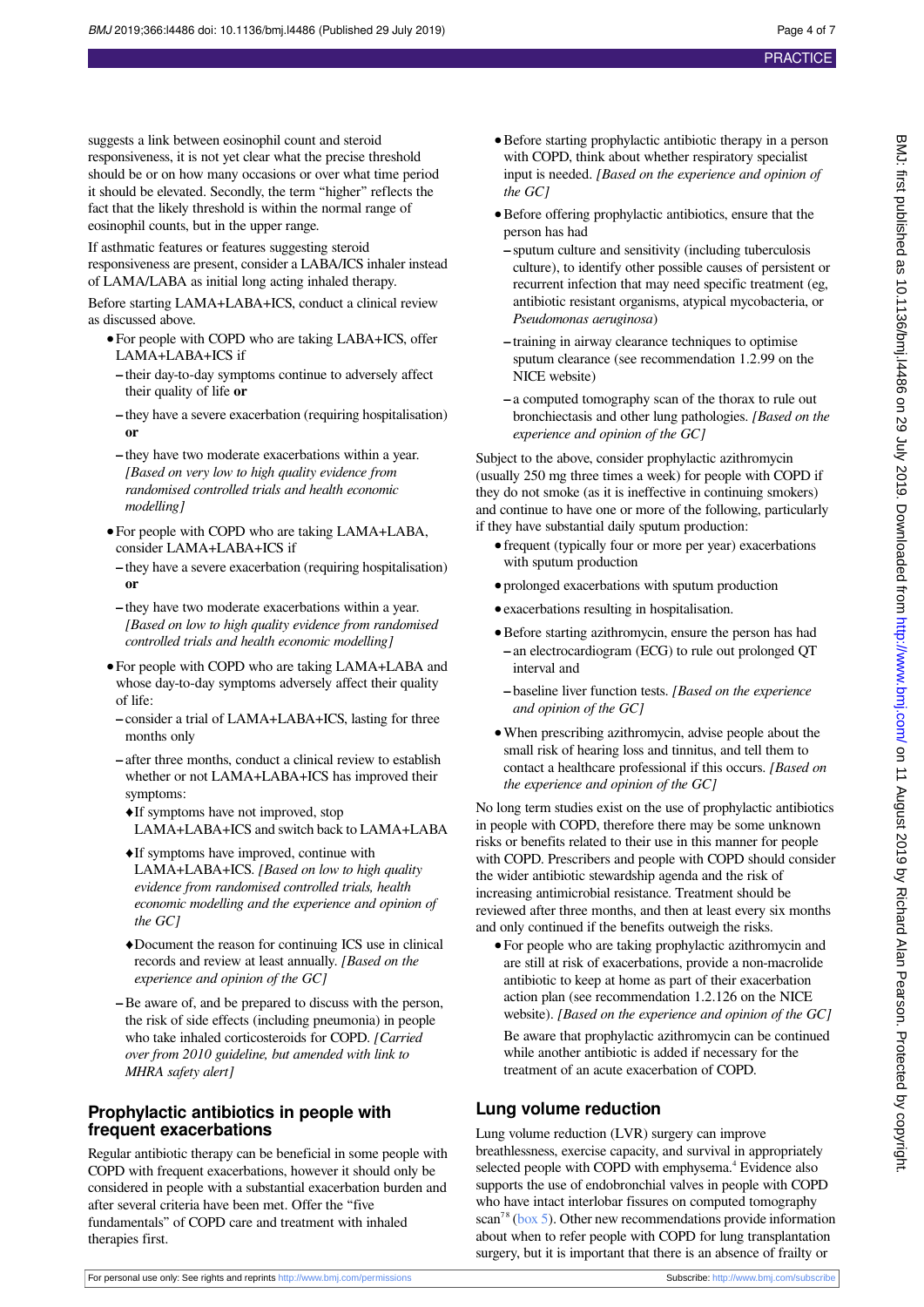major comorbidities that could preclude a good outcome from

**Box 5: When to refer for LVR procedures for COPD (surgery or endobronchial valve placement)** At the end of pulmonary rehabilitation, a person with COPD's condition should have been optimised as far as is going to be possible. At this point, and at subsequent clinical reviews **1.**Think about whether LVR is a possible intervention if the following **•** limited by breathlessness (typically MRC breathlessness score of 4 **•** person does not smoke **•** able to walk at least 140 m in six minute walk test. **2.** If yes, offer a respiratory review to further assess whether **•** lung function shows hyperinflation **and •** unenhanced computed tomography scan of the chest shows **•** treatment of comorbidities has been optimised. **3.**If yes, refer to a specialist LVR team to consider technical suitability for be eligible.

## **Oxygen**

LVR.

<span id="page-4-0"></span>surgery.

criteria are met: • FEV<sub>1</sub><50%

emphysema **and**

or 5)

Long term home oxygen therapy can improve survival in people with COPD who are hypoxic (PaO<sub>2</sub> <7.3 kPa or <8 kPa in the presence of pulmonary hypertension/cor pulmonale or polycythaemia). Offer smokers with hypoxia the highest level of treatment and support to stop smoking as the key evidence based treatment for their underlying COPD. Supplemental oxygen is not an effective treatment for breathlessness in people who are not hypoxic.

**•**Do not offer long term oxygen therapy to people who continue to smoke despite being offered smoking cessation advice and treatment, and referral to specialist stop smoking services. *[Based on moderate quality evidence from randomised controlled trials]*

This is because of the fire hazard and consequent risk to people with COPD themselves and to others.

- **•**Do not offer ambulatory oxygen to manage breathlessness in people with COPD who have mild or no hypoxaemia at rest. *[Based on high quality evidence from randomised controlled trials]*
- **•**Consider ambulatory oxygen in people with COPD who have exercise desaturation and are shown to have an improvement in exercise capacity with oxygen, and have the motivation to use oxygen. *[Recommendation carried over from the 2004 guideline]*

## **Implementation**

The measures set out in this guideline require comprehensive provision of treatment and support to stop smoking by smoking cessation teams and all clinicians caring for people with COPD across primary and secondary care. They also require provision and access to pulmonary rehabilitation in all patients limited by breathlessness, as well as addressing the large numbers of people with COPD (around 300 000 in England and Wales in  $2018^{\circ}$ ) who are not receiving flu vaccination.

Accurate diagnosis requires access to quality assured spirometry. Respiratory reviews should be structured to include assessment of relevant comorbidities, as multimorbidity is the norm rather than the exception in COPD.<sup>5</sup> Active review of inhaled therapy

is needed and, in particular, the reason why people with COPD are taking inhaled corticosteroids should be accessible.

Access to LVR procedures is limited in the UK, representing a substantial unmet need. Pulmonary rehabilitation pathways will need to incorporate routine assessment for possible onward respiratory review in people who are still limited by

breathlessness at the end of the programme to see if they may

**Guidelines into practice**

- **•** How do you ensure that all patients with COPD get systematic access to treatment and support to stop smoking, pulmonary rehabilitation, flu vaccination, self management advice, and psychological support?
- **•** How do you ensure that patients with COPD are on the correct inhaled medication and know how to use it correctly?
- **•** What system do you have in place to review patients who are using rescue packs of antibiotics and corticosteroids for frequent exacerbations?

#### **How patients were involved in the creation of this article**

Committee members involved in this guideline update included lay members who contributed to the formulation of the recommendations summarised here.

#### **Future research**

The guideline committee prioritised the following research recommendations: **1.**In people with COPD, does pulmonary rehabilitation during hospital admission for exacerbation and/or in the early recovery period (within one month of an exacerbation) improve quality of life and reduce hospitalisations and exacerbations compared with a later (defined as after one month) pulmonary rehabilitation programme, and in which groups is it most clinically and cost effective?

- **2.**How can the individual factors associated with COPD prognosis (collected from a range of sources including primary care, imaging and pulmonary rehabilitation results) be combined into a multidimensional analysis that provides accurate and useful information on prognosis?
- **3.**What is the clinical and cost effectiveness of inhaled therapies (bronchodilators and/or inhaled corticosteroids) in people with both stable COPD and asthma?
- **4.**What features predict inhaled corticosteroid responsiveness most accurately in people with COPD?
- **5.**Which subgroups of people with stable COPD who are at high risk of exacerbations are most likely to benefit from prophylactic antibiotics?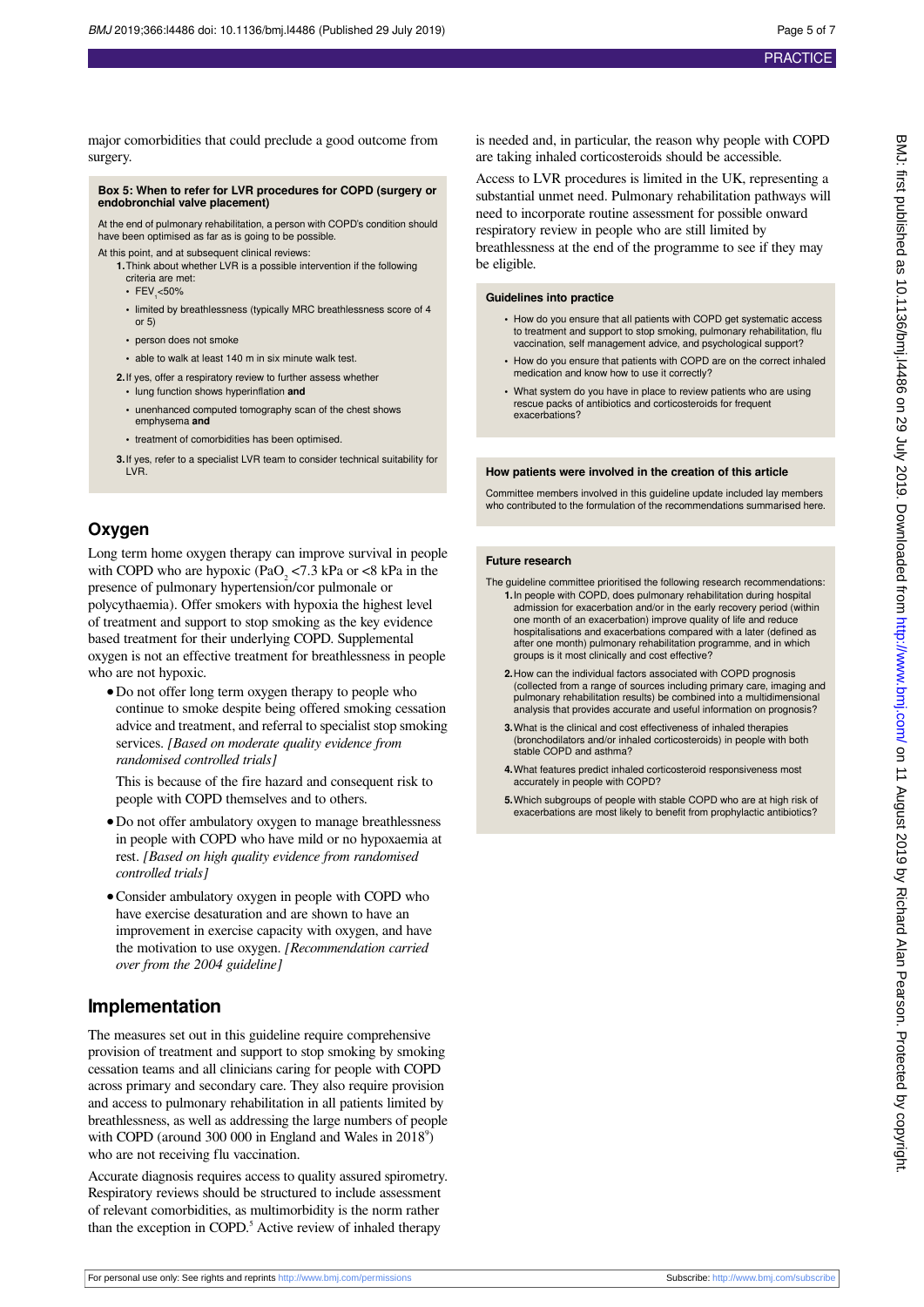#### **Methods**

This guidance was developed by NICE's Guideline Updates Team (GUT) in accordance with NICE guideline development methods (https://www.nice.org. uk/media/default/about/what-we-do/our-programmes/developing-niceguidelines-the-manual.pdf).

A Guideline Committee was established by the GUT, which incorporated healthcare and allied healthcare professionals (one respiratory physiotherapist, one respiratory nurse specialist, two consultant respiratory physicians, two<br>general practitioners, and two senior pharmacists) and three lay members.<br>The co-opted committee members consisted of one clinical psychologist, consultant respiratory and transplant physician, one clinical scientist, and thoracic surgeon and one consultant radiologist.

The Committee were involved in scoping the 2018 update and agreeing the protocols for the 2018 and 2019 updates. The Committee reviewed the clinical evidence that had been identified and analysed by GUT using standard systematic review methodology. The clinical evidence was assessed for quality using GRADE methodology [\(www.gradeworkinggroup.org/\)](http://www.gradeworkinggroup.org/) or modified GRADE methodology in the case of the diagnostic and prognostic review questions. They also examined the cost effectiveness of interventions where possible, including the use of a novel economic model that was generated for the 2018 inhaled therapy review and modified for the 2019 triple therapy review.

The 2017 scope and 2018/2019 updates went through public consultations where comments from stakeholder organisations were solicited, reviewed by the committee and NICE technical teams (NICE guideline scoping team and GUT) and incorporated into the final scope and guideline versions where appropriate.

The evidence reviewed in the 2018 and 2019 updates is available as separate review documents, while the evidence for the sections of the guideline that were not updated is contained in the June 2010 full guideline document. The guideline itself contains the recommendations with a new section on the rationale for the 2018 and 2019 recommendations. The documents are all available at https://www.nice.org.uk/guidance/ng115.

**Committee and technical team details** The members of the guideline committee were Damien Longson (until September 2017), Andrew Molyneux, Katy Beckford, Lauren Hogg, Nicholas Hopkinson (from August 2017), Karen O'Hara, Tony Perkins, Luisa Pettigrew, Louise Restrick, Ravijyot Saggu, Karen Sennett, Chris Warburton (until November 2018), Sarah MacFadyen (until November 2018), Alan Thomas (from November 2018).

The technical members of the Guideline Updates Team were Joshua Pink (until December 2018), Marie C. Harrisingh, Jean Bennie (June 2017 to March 2018), Yolanda Martinez (September 2017 to April 2018), Clare Dadswell (August 2018 to January 2019), Joseph Crutwell (October 2018 to May 2019), Gabriel Rogers, Ben Johnson (until April 2019).

**Contributorship** All authors contributed to the development of the guideline, the planning, drafting, and revision of this summary, approved the final version and

take responsibility for its accuracy. The authors would like to thank the following committee members for comments: Luisa Pettigrew, Ravijyot Saggu, Tony Perkins, Louise Restrick and Karen Sennett. MH is guarantor.

**Competing interests** Declaration of interests based on NICE's policy on conflicts of interests (available at https://www.nice.org.uk/Media/Default/About/Who-we-are/ Policies-and-procedures/declaration-of-interests-policy.pdf): The authors' full

statements can be viewed at https://www.nice.org.uk/guidance/ng115/documents/ register-of-interests

**Funding** MCH and JP are employees of NICE. NSH and AM received no specific funding to write this summary.

Provenance and peer review: commissioned; externally peer reviewed.

- 1 British Lung Foundation. The Battle for Breath—the impact of lung disease in the UK, 2016. https://www.blf.org.uk/what-we-do/our-research/the-battle-for-breath-2016.
- 2 NHS England. The NHS Long Term Plan. 2019. https://www.england.nhs.uk/long-termplan/
- 3 Royal College of Physicians. National COPD primary care audit 2014-15 national report (Wales). 2017. https://www.rcplondon.ac.uk/projects/outputs/primary-care-time-take-breath 4 Primary Care Respiratory Society. IMPRESS Guide to the relative value of COPD
- interventions, 2012. https://www.networks.nhs.uk/nhs-networks/impress-improving-andintegrating-respiratory/documents/IMPRESS%20COPD%20Relative%20Value%20Main% 20Report.pdf
- 5 Barnett K, Mercer SW, Norbury M, Watt G, Wyke S, Guthrie B. Epidemiology of multimorbidity and implications for health care, research, and medical education: a cross-sectional study. Lancet 2012;380:37-43. 10.1016/S0140-6736(12)60240-2. 22579043
- 6 Hopkinson NS, Baxter N, London Respiratory NLondon Respiratory Network. Breathing SPACE-a practical approach to the breathless patient. NPJ Prim Care Respir Med 2017;27:5. 10.1038/s41533-016-0006-6. 28138132
- 7 Davey C, Zoumot Z, Jordan S, etal . Bronchoscopic lung volume reduction with endobronchial valves for patients with heterogeneous emphysema and intact interlobar fissures (the BeLieVeR-HIFi study): a randomised controlled trial. Lancet 2015;386:1066-73. 10.1016/S0140-6736(15)60001-0. 26116485
- 8 Kemp SV, Slebos D-J, Kirk A, etal. TRANSFORM Study Team \*. A multicenter randomized controlled trial of zephyr endobronchial valve treatment in heterogeneous emphysema (TRANSFORM). Am J Respir Crit Care Med 2017;196:1535-43. 10.1164/rccm.201707-1327OC. 28885054
- 9 QOF database. 2018. Chronic obstructive pulmonary disease, COPD001 vs COPD007. https://www.gpcontract.co.uk/browse/UK/Chronic%20obstructive%20pulmonary% 20disease/18
- National Institute for Health and Care Excellence. Chronic obstructive pulmonary disease in over 16s: diagnosis and management. 2019. https://www.nice.org.uk/guidance/ng115/ chapter/Recommendations
- 11 National Institute for Health and Care Excellence. Asthma: diagnosis, monitoring and chronic asthma management. 2019. https://www.nice.org.uk/guidance/ng80/chapter/ Recommendations

Published by the BMJ Publishing Group Limited. For permission to use (where not already granted under a licence) please go to [http://group.bmj.com/group/rights-licensing/](http://group.bmj.com/group/rights-licensing/permissions) [permissions](http://group.bmj.com/group/rights-licensing/permissions)

For personal use only: See rights and reprints<http://www.bmj.com/permissions> Subscribe: <http://www.bmj.com/subscribe>